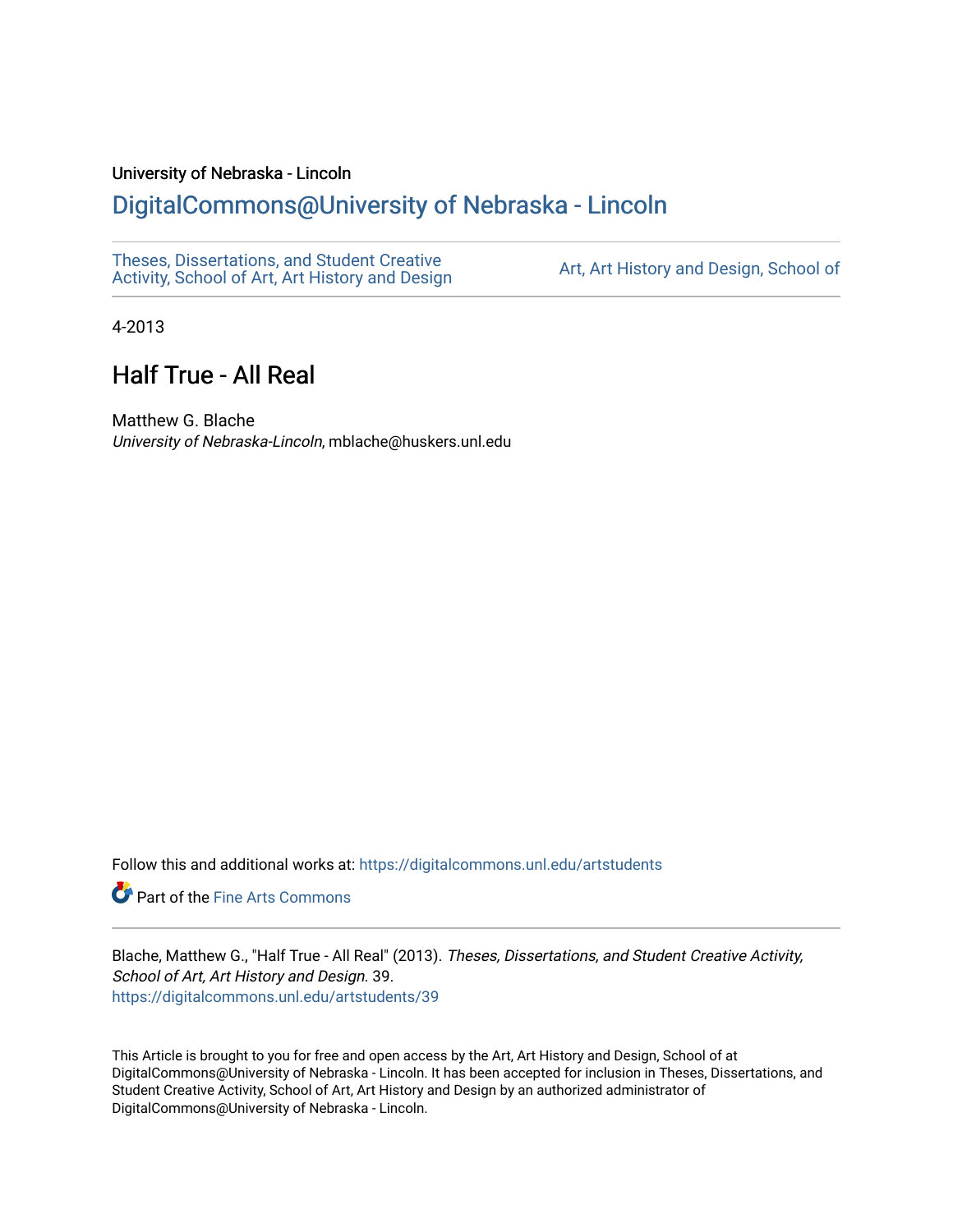HALF TRUE – ALL REAL by Matthew G. Blache

#### A THESIS

Presented to the Faculty of The Graduate College at the University of Nebraska In Partial Fulfillment of Requirements For the Degree of Master of Fine Art

### Major: Art

Under the Supervision of Professor Mo Neal

Lincoln, Nebraska

April, 2013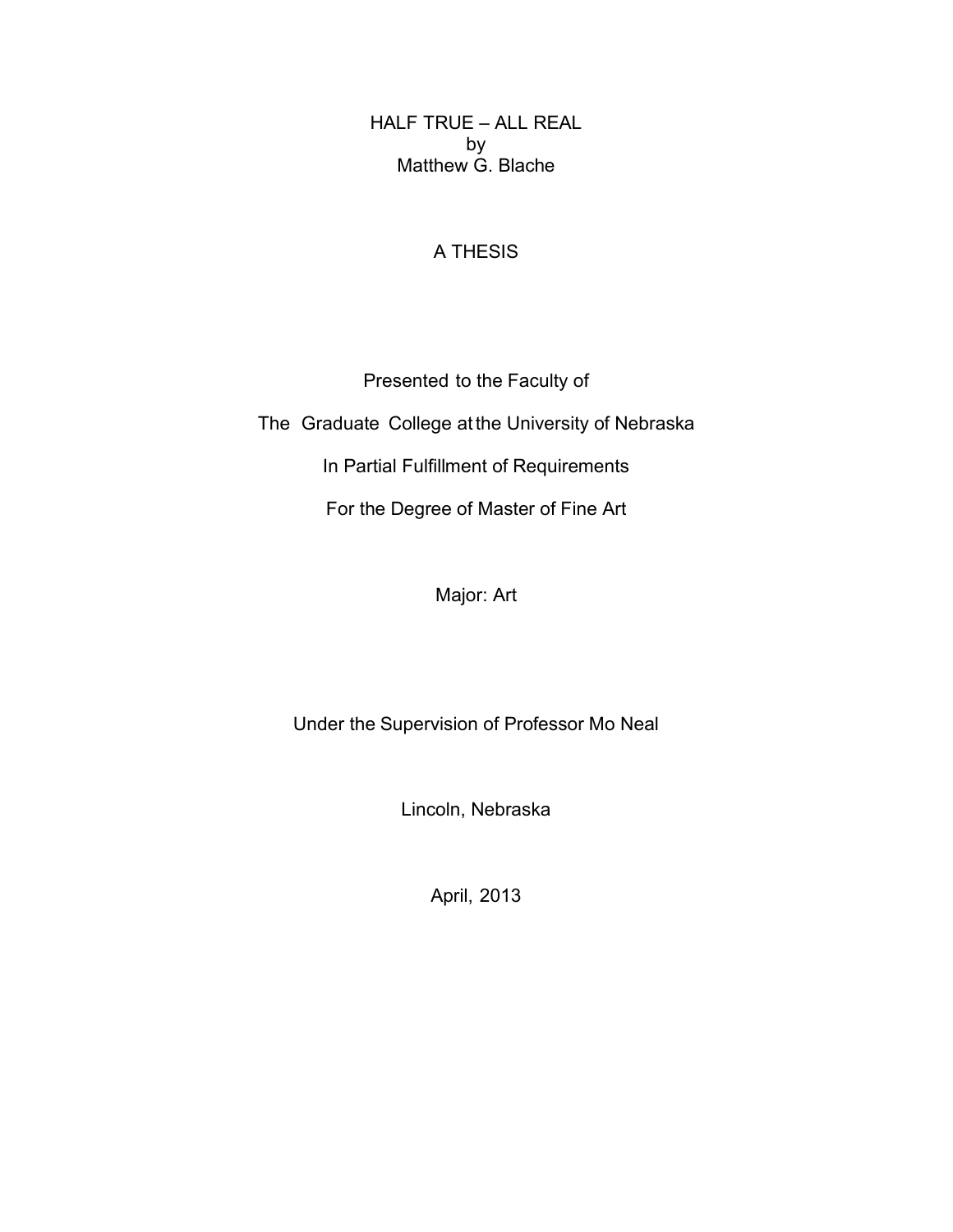Half True – All Real Matthew Gaston Blache, M.F.A University of Nebraska, 2013

Adviser: Mo Neal

I love making things up.

I am a fabricator of moments: a storyteller who relies on construction rather than incantation. As a child, making was labor, holding ladders, watching, and helping carry heavy equipment. It was a requirement, a rite. Making was also playful stacking something on top of something to make something. That *something* could be *anything*. There was, I learned, a satisfaction in bringing an object into the world. It was a marker of my existence.

"Half True-All Real" is a convergence of my compulsion to make things and my desire to give form to my narrative, which would otherwise be verbal and temporary. It transforms stories into relics, and allows me to relive, recreate and rebuild my past.

I am drawn to typical items, to the stuff that fulfilled a strictly utilitarian purpose. Nothing is simple or ordinary; these objects act as narrative beacons, seamlessly dovetailing with my memories. They are symbols embodying a time, place, mood or idea. How can these ordinary things be remade, manipulated and/or contorted to the point where it still has the implications of its original intended use, but lacks its original objectness? Where is the line when an object becomes a thing?

This is important because things and stories are similar. Both are limber, easily changed at the discretion of their creator. They can be pushed, pulled, exaggerated or erased for effect. A good story is honest, but it's never completely